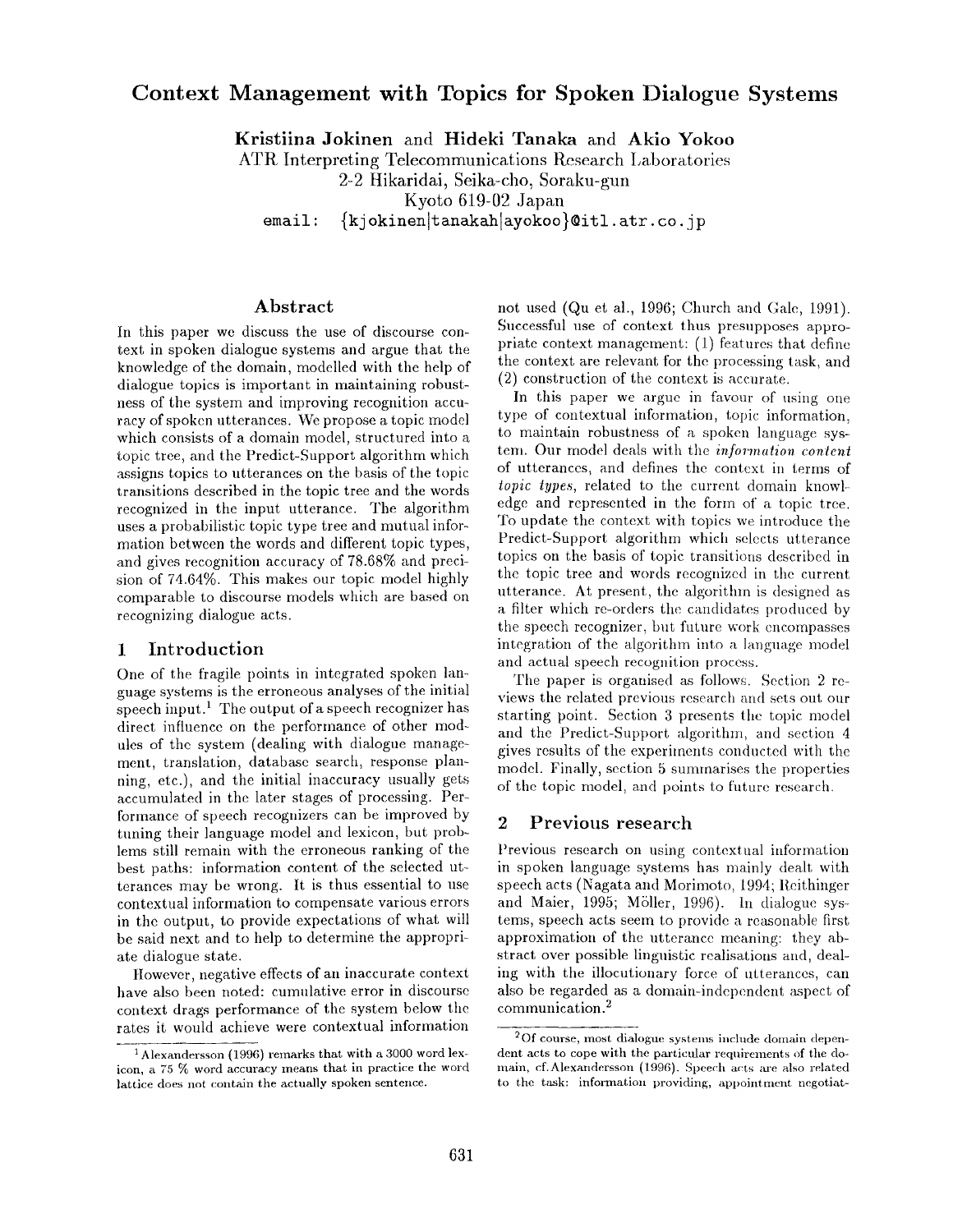However, speech acts concern a rather abstract level of utterance modelling: they represent the speakers' intentions, but ignore the semantic content of the utterance. Consequently, context models which use only speech act information tend to be less specific and hence less accurate. Nagata and Morimoto (1994) report prediction accuracy of 61.7 %, 77.5 % and 85.1% for the first, second and third best dialogue act (in their terminology: Illocutionary Force Type) prediction, respectively, while Reithinger and Maier (1995) report the corresponding accuracy rates as 40.28 %, 59.62 % and 71.93 %, respectively. The latter used structurally varied dialogues in their tests and noted that deviations from the defined dialogue structures made the recognition accuracy drop drastically.

To overcome prediction inaccuracies, speech act based context models are accompanied with the information about the task or the actual words used. Reithinger and Maier (1995) describe plan-based repairs, while MSller (1996) argues in favour of domain knowledge. Qu et al. (1996) show that to minimize cumulative contextual errors, the best method, with 71.3% accuracy, is the Jumping Context approach which relies on syntactic and semantic information of the input utterance rather than strict prediction of dialogue act sequences. Recently also keyword-based topic identification has been applied to dialogue move (dialogue act) recognition (Garner, 1997).

Our goal is to build a context model for a spoken dialogue system, and we emphasise especially the system's *robustness,* i.e. its capability to produce reliable and meaningful responses in presence of various errors, disfiuencies, unexpected input and out-of-domain utterances, etc. (which are especially notorious when dealing with spontaneous speech). The model is used to improve word recognition accuracy, and it should also provide a useful basis for other system modules.

However, we do not aim at robustness on a merely mechanical level of matching correct words, but rather, on the level of maintaining the *information content* of the utterances. Despite the vagueness of such a term, we believe that speech act based context models are less robust due to the fact that the information content of the utterances is ignored. Consistency of the information exchanged in (taskoriented) conversations is one of the main sources for dialogue coherence, and so pertinent in the context management besides speech acts. Deviations from a predefined dialogue structure, multifunctionality of utterances, various side-sequences, disfluencies, etc. cannot be dealt with on a purely abstract level of illocution, but require knowledge of the domain, expressed in the semantic content of the utterances.

Moreover, in multilingual applications, like speechto-speech translation systems, the semantic content of utterances plays an important role and an integrated system must also produce a semantic analysis of the input utterance. Although the goal may be a shallow understanding only, it is not enough that the system knows that the speaker uttered a "request": the type of the request is also crucial.

We thus reckon that appropriate context management should provide descriptions of what is said, and that the recognition of the utterance topic is an important task of spoken dialogue systems.

### 3 The Topic Model

In AI-based dialogue modelling, topics are associated with a particular discourse entity, *focus,* which is currently in the centre of attention and which the participants want to focus their actions on, e.g. Grosz and Sidner (1986). The topic (focus) is a means to describe thematically coherent discourse structure, and its use has been mainly supported by arguments regarding anaphora resolution and processing effort (search space limits). Our goal is to use topic information in predicting likely content of the next utterance, and thus we are more interested in the topic *types* that describe the information conveyed by utterances than the actual topic entity. Consequently, instead of tracing salient entities in the dialogue and providing heuristics for different shifts of attention, we seek a formalisation of the information structure of utterances in terms of the *new information* that is exchanged in the course of the dialogue.

The purpose of our topic model is to assist speech processing, and so extensive and elaborated reasoning about plans and world knowledge is not available. Instead a model that relies on observed facts (= word tokens) and uses statistical information is preferred. We also expect the topic model to be general and extendable, so that if it is to be applied to a different domain, or more factors in the recognition of the information structure of the utterances<sup>3</sup> are to be taken into account, the model could easily adapt to these changes.

The topic model consists of the following parts:

- 1. domain knowledge structured into a topic tree
- 2. prior probabilities of different topic shifts
- 3. topic vectors describing the mutual information between words and topic types
- 4. Predict-Support algorithm to measure similarity between the predicted topics and the topics supported by the input utterance.

Below we describe each item in detail.

ion, argumentation etc. have different communicative purposes which are reflected in the set of necessary speech acts.

<sup>3</sup>For instance, sentential stress and pitch accent are important in recognizing topics in spontaneous speech.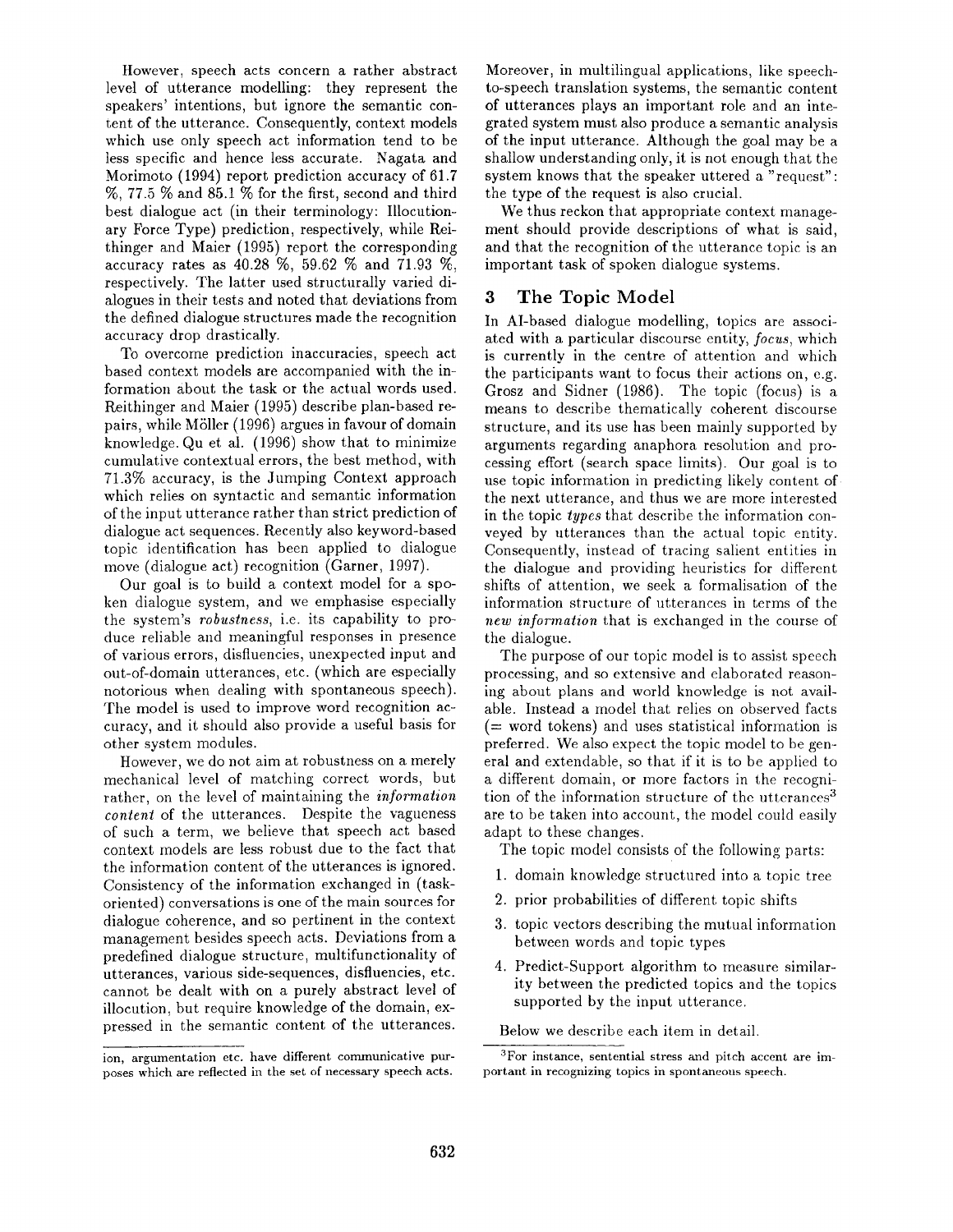

Figure 1: A partial topic tree.

#### 3.1 Topic trees

Originally "focus trees" were proposed by (McCoy and Cheng, 1991) to trace foci in NL generation systems. The branches of the tree describe what sort of shifts are cognitively easy to process and can be expected to occur in dialogues: random jumps from one branch to another are not very likely to occur, and if they do, they should be appropriately marked. The focus tree is a subgraph of the world knowledge, built in the course of the discourse on the basis of the utterances that have occurred. The tree both constrains and enables prediction of what is likely to be talked about next, and provides a top-down approach to dialogue coherence.

Our topic tree is an organisation of the domain knowledge in terms of topic types, bearing resemblance to the topic tree of Carcagno and Iordanskaja  $(1993)$ . The nodes of the tree<sup>4</sup> correspond to topic types which represent clusters of the words expected to occur at a particular point of the dialogue. Figure 1 shows a partial topic tree in a hotel reservation domain.

For our experiments, topic trees were hand-coded from our dialogue corpus. Since this is timeconsuming and subjective, an automatic clustering program, using the notion of a topic-binder, is currently under development.

Our corpus contains 80 dialogues from the bilingual ATR Spoken Language Dialogue Database. The dialogues deal with hotel reservation and tourist information, and the total number of utterances is 4228. (Segmentation is based on the information structure so that one utterance contains only one piece of new information.) The number of different word tokens is 27058, giving an average utterance length 6,4 words.

The corpus is tagged with speech acts, using a surface pattern oriented speech act classification of Seligman et al. (1994), and with topic types. The topics are assigned to utterances on the basis of the new information carried by the utterance. New information (Clark and Haviland, 1977; Vallduví and Engdahl, 1996) is the locus of information related to the sentential nuclear stress, and identified in regard to the previous context as the piece of information with which the context is updated after uttering the utterance. Often new information includes the verb and the following noun phrase.

More than one third of the utterances (1747) contain short fixed phrases *(Let me confirm.; thank you; good-bye; ok; yes),* and temporizers *(well, ah, uhm).*  These utterances do not request or provide information about the domain, but control the dialogue in terms of time management requests or conventionalised dialogue acts (feedback-acknowledgements, thanks, greetings, closings, etc.) The special topic type IAM, is assigned to these utterances to signify their role in InterAction Management. The topic type MIX is reserved for utterances which contain information not directly related to the domain (safety of the downtown area, business taking longer than expected, a friend coming for a visit etc.), thus marking out-of-domain utterances. Typically these utterances give the reason for the request.

The number of topic types in the corpus is 62. Given the small size of the corpus, this was considered too big to be used successfully in statistical calculations, and they were pruned on the basis of the topic tree: only the topmost nodes were taken into account and the subtopics merged into approproate mother topics. Figure 2 lists the pruned topic types and their frequencies in the corpus.

| tag     | count | ℅       | interpretation            |
|---------|-------|---------|---------------------------|
| iam     | 1747  | 41.3    | Interaction Management    |
| room    | 826   | 19.5    | Room, its properties      |
| stay    | 332   | 7.9     | Staying period            |
| name    | 320   | 7.6     | Name, spelling            |
| res     | 310   | 7.3     | Make/change/extend/       |
|         |       |         | cancel reservation        |
| paym    | 250   | 5.9     | Payment method            |
| contact | 237   | 5.6     | Contact Info              |
| meals   | 135   | $3.2\,$ | Meals (breakfast, dinner) |
| mix     | 71    | 1.7     | Single unique topics      |

Figure 2: Topic tags for the experiment.

<sup>4</sup>We will continue talking about a topic *tree,* although in statistical modelling, the tree becomes a topic *network* where the shift probability between nodes which are not daughters or sisters of each other is close to zero.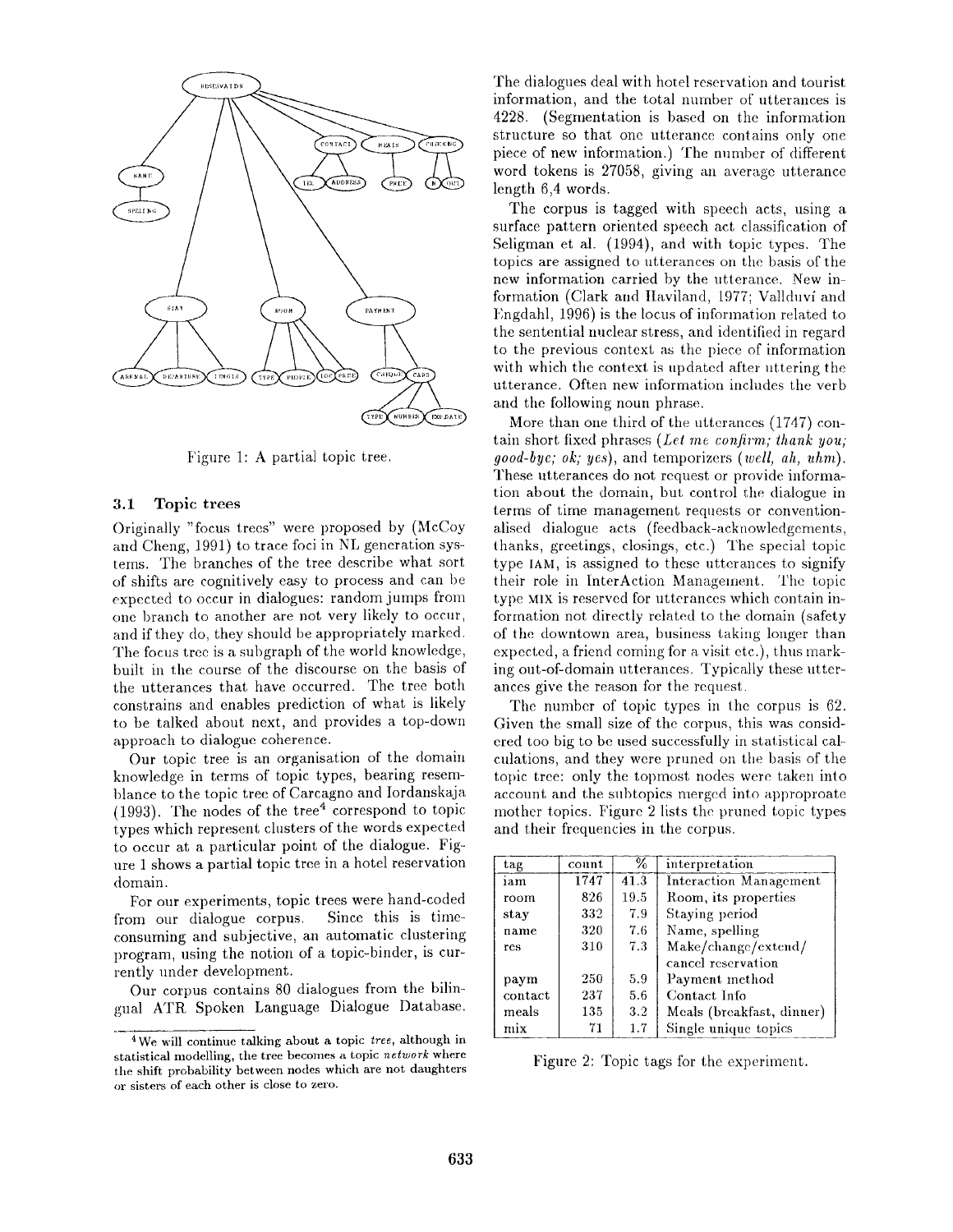#### 3.2 Topic shifts

On the basis of the tagged dialogue corpus, probabilities of different topic shifts were estimated. We used the Carnegie Mellon Statistical Language Modeling (CMU SLM) Toolkit, (Clarkson and Rosen° feld, 1997) to calculate probabilities. This builds a trigram backoff model where the conditional probablilities are calculated as follows:

 $p(w3|w1, w2) =$  $p3(w1, w2, w3)$  $bo\_wt2(w1,w2) \times p(w3|w2)$  $p(w3|w2)$ if trigram exists if bigram  $(w1,w2)$ exists otherwise.

 $p(w2|w1) =$  $\int p2(w1,w2)$  $\partial$  *bo\_wtl(wl)*  $\times$  *pl(w2)* if bigram exists otherwise.

#### 3.3 Topic vectors

Each word type may support several topics. For instance, the occurrence of the word *room* in the utterance *I'd like to make a room reservation,* supports the topic MAKERESERVATION, but in the utterance *We have only twin rooms available on the 15th.* it supports the topic ROOM. To estimate how well the words support the different topic types, we measured *mutual information* between each word and the topic types. Mutual information describes how much information a word  $w$  gives about a topic type  $t$ , and is calculated as follows *(ln* is log base two,  $p(t|w)$ ) the conditional probability of t given  $w$ , and  $p(t)$ the probability of  $t$ :

$$
I(w,t) = \ln \frac{p(w,t)}{p(w) \cdot p(t)} = \ln \frac{p(t|w)}{p(t)}
$$

If a word and a topic are negatively correlated, mutual information is negative: the word signals absence of the topic rather than supports its presence. Compared with a simple counting whether the word occurs with a topic or not, mutual information thus gives a sophisticated and intuitively appealing method for describing the interdependence between words and the different topic types.

Each word is associated with a *topic vector,* which describes how much information the word  $w$  carries about each possible topic type *ti:* 

$$
to vector(mi(w, t_1), mi(w, t_2), ..., mi(w, t_n))
$$

For instance, the topic vector of the word *room* is:

```
topvector(room, [mi(0.21409750769169117, contact),
      mi (-5.5258041314543815, iam),
     mi (-3. 831955835588453 ,meals), 
      mi (O,mix) , 
      mi (-1.26971341136738, name),
      mi (-2. 720924523199709, paym) , 
     mi (0. 9687353561881407, res ) , 
      mi (I. 9035899442740105, room) , 
      mi(-4.130179669884547, stay).
```
The word supports the topics ROOM and MAKE-RESERVATION (res), but gives no information about MIx (out-of-domain) topics, and its presence is highly indicative that the utterance is not at least IAM or STAY. It also supports CONTACT because the corpus contains utterances like *I'm in room 213*  which give information about how to contact the customer who is staying at a hotel.

The topic vectors are formed from the corpus. We assume that the words are independently related to the topic types, although in the case of natural language utterances this may be too strong a constraint.

#### 3.4 The Predict-Support Algorithm

Topics are assigned to utterances given the previous topic sequence (what has been talked about) and the words that carry new information (what is actually said). The Predict-Support Algorithm goes as follows:

- 1. Prediction: get the set of likely next topics in regard to the previous topic sequences using the topic shift model.
- 2. Support: link each NewInfo word *wj* of the input to the possible topics types by retrieving its topic vector. For each topic type  $t_i$ , add up the amounts of mutual information  $mi(w_j; t_i)$ by which it is supported by the words *wj,* and rank the topic types in the descending order of mutual information.
- 3. Selection:
	- (a) Default: From the set of predicted topics, select the most supported topic as the current topic.
	- (b) What-is-said heuristics: If the predicted topics do not include the supported topic, rely on what is said, and select the most supported topic as the current topic (cf. the Jumping Context approach in Qu et al. (1996)).
	- (c) What-is-talked-about heuristics: If the words do not support any topic (e.g. all the words are unknown or out-of-domain), rely on what is predicted and select the most likely topic as the current topic.

Figure 3 shows schematically how the algorithm works.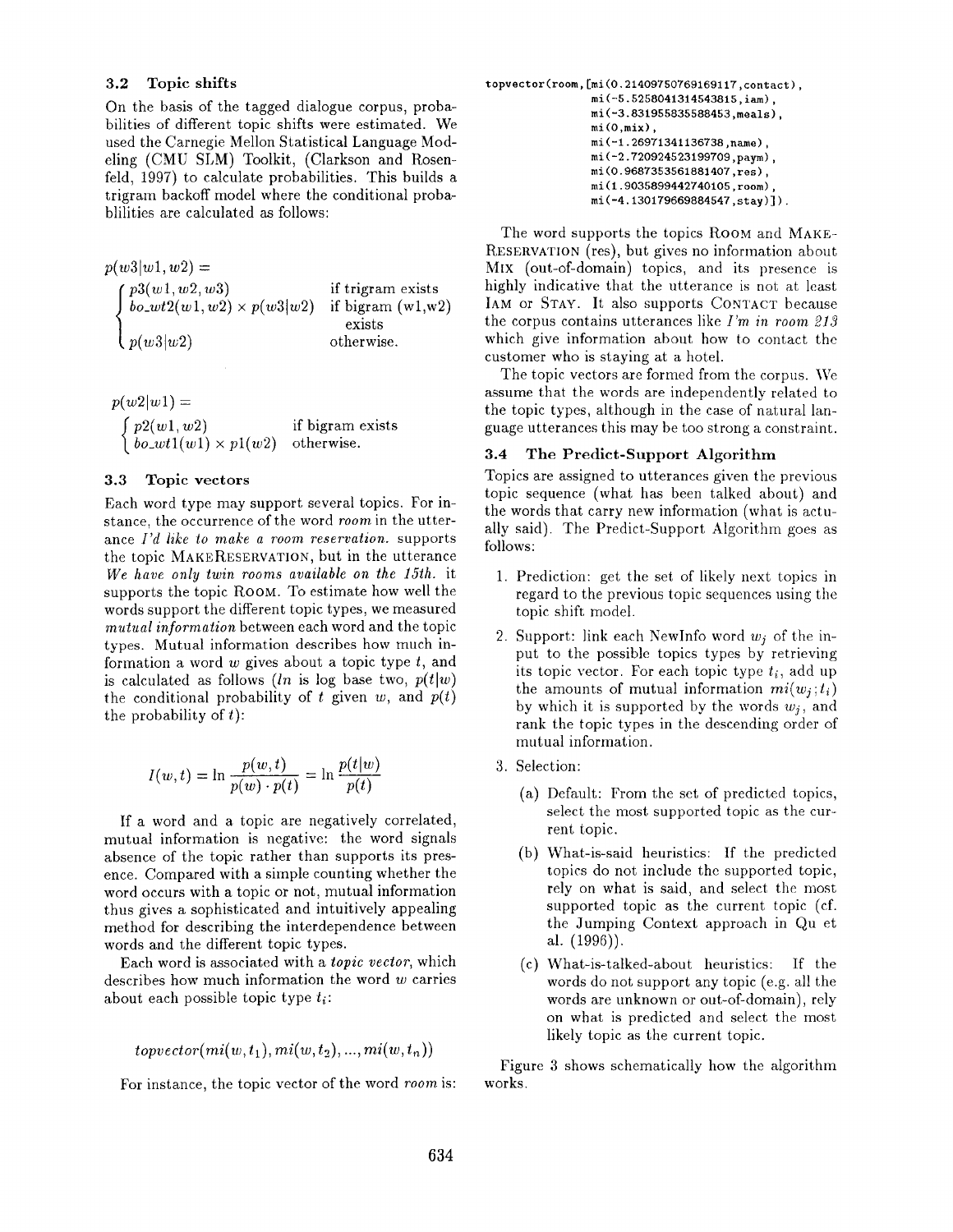

Figure 3: Scheme of the Predict-Support Algorithm.

Using the probabilities obtained by the trigram backoff model, the set of likely topics is actually a set of all topic types ordered according to their likelihood. However, the original idea of the topic trees is to constrain topic shifts (transitions from a node to its daughters or sisters are favoured, while shifts to nodes in separate branches are less likely to occur unless the information under the current node is exhaustively discussed), and to maintain this restrictive property, we take into consideration only topics which have probability greater than an arbitrary limit p.

Instead of having only one utterance analysed at the time and predicting its topic, a speech recognizer produces a word lattice, and the topic is to be selected among candidates for several word strings. We envisage the Predict-Support algorithm will work in the described way in these cases as well. However, an extra step must be added in the selection process: once the topics are decided for the n-best word strings in the lattice, the current topic is selected among the topic candidates as the highest supported topic. Consequently, the word string associated with the selected topic is then picked up as the current utterance.

We must make two caveats for the performance of the algorithm, related to the sparse data problem in calculating mutual information. First, there is no difference between out-of-domain words and unknown but in-domain words: both are treated as providing no information about the topic types. If such words are rare, the algorithm works fine since the other words in the utterance usually support the correct topic. However, if such words occur frequently, there is a difference in regard to whether the unknown words belong to the domain or not. Repeated out-of-domain words may signal a shift to a new topic: the speaker has simply jumped into a different domain. Since the out-of-domain words do not contribute to any expected topic type, the topic shift is not detected. On the other hand, if unknown but in-domain words are repeated, mutual information by which the topic types are supported is too coarse and fails to make necessary distinctions; hence, incorrect topics can be assigned. For instance, if *lunch* is an unknown word, the utterance *Is lunch included?* may get an incorrect topic type RooMPRICE since this is supported by the other words of the utterance whose topic vectors were build on the basis of the training corpus examples like *Is tax included?* 

The other caveat is opposite to unknown words. If a word occurs in the corpus but only with a particular topic type, mutual information between the word and the topic becomes high, while it is zero with the other topics. This co-occurrence may just be an accidental fact due to a small training corpus, and the word can indeed occur with other topic types too. In these cases it is possible that the algorithm may go wrong: if none of the predicted topics of the utterance is supported by the words, we rely on the What-is-said heuristics and assign the highly supported but incorrect topic to the utterance. For instance, if *included* has occurred only with ROOM-PRICE, the utterance *Is lunch included?* may still get an incorrect topic, even though *lunch* is a known word: mutual information *mi(included, RoomPrice)*  may be greater than *mi(lunch, Meals).* 

### 4 Experiments

We tested the Predict-Support algorithm using cross-validation on our corpus. The accuracy results of the first predictions are given in Table 4. PP is the corpus perplexity which represents the average branching factor of the corpus, or the number of alternatives from which to choose the correct label at a given point.

For the pruned topic types, we reserved 10 randomly picked dialogues for testing (each test file contained about 400-500 test utterances), and used the other 70 dialogues for training in each test cycle. The average accuracy rate, 78.68 % is a satisfactory result. We also did another set of cross-validation tests using 75 dialogues for training and 5 dialogues for testing, and as expected, a bigger training corpus gives better recognition results when perplexity stays the same.

To compare how nmch difference a bigger number of topic tags makes to the results, we conducted cross-validation tests with the original 62 topic types. A finer set of topic tags does worsen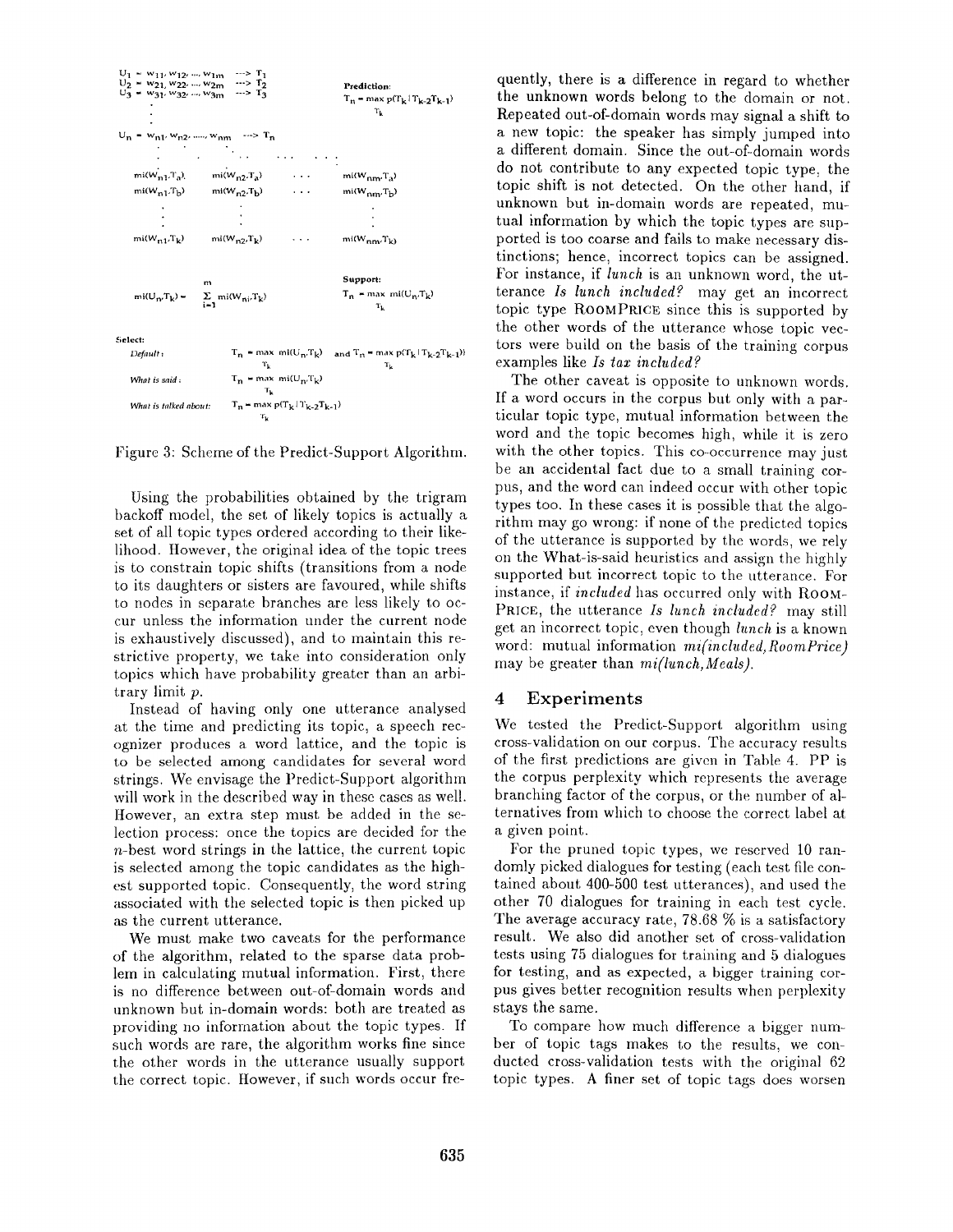| Test type          | PР   | PS-algorithm | BO model |
|--------------------|------|--------------|----------|
| $Tooics = 10$      |      |              |          |
| train $= 70$ files | 3.82 | 78.68        | 41.30    |
| $Topics = 10$      |      |              |          |
| train $= 75$ files | 3.74 | 80.55        | 40.33    |
| $Topics = 62$      |      |              |          |
| $train = 70$ files | 5.59 | 64.96        | 41.32    |
| $Dacts = 32$       |      |              |          |
| $train = 70$ files | 6.22 | 58.52        | 19.80    |

Figure 4: Accuracy results of the first predictions.

the accuracy, but not as much as we expected: the Support-part of the algorithm effectively remedies prediction inaccuracies.

Since the same corpus is also tagged with speech acts, we conducted similar cross-validation tests with speech act labels. The recognition rates are worse than those of the 62 topic types, although perplexity is almost the same. We believe that this is because speech acts ignore the actual content of the utterance. Although our speech act labels are surface-oriented, they correlate with only a few fixed phrases *(I would like to; please),* and are thus less suitable to convey the semantic focus of the utterances, expressed by the content words than topics, which by definition deal with the content.

As the lower-bound experiments we conducted cross-validation tests using the trigram backoffmodel, i.e. relying only on the context which records the history of topic types. For the first ranked predictions the accuracy rate is about 40%, which is on the same level as the first ranked speech act predictions reported in Reithinger and Maier (1995).

The average precision of the Predict-Support algorithm is also calculated (Table 5). Precision is the ratio of correctly assigned tags to the total number of assigned tags. The average precision for all the pruned topic types is 74.64%, varying from 95.63% for ROOM to 37.63% for MIx. If MIX is left out, the average precision is 79.27%. The poor precision for MIX is due to the unknown word problem with mutual information.

| Topic type | Precision | Topic type | Precision |
|------------|-----------|------------|-----------|
| contact    | 55.75     | paym       | 83.25     |
| iam        | 79.13     | res        | 62.13     |
| meals      | 82.13     | room       | 95.63     |
| name       | 88.12     | stay       | 88.00     |
| mix        | 37.63     | Average    | 74.64     |

Figure 5: Precision results for different topic types.

The results of the topic recognition show that the model performs well, and we notice a considerable improvement in the accuracy rates compared to accuracy rates in speech act recognition cited in section 2 (modulo perplexity). Although the rates are somewhat optimistic as we used transcribed dialogues  $(=$ 

the correct recognizer output), we can still safely conclude that topic information provides a promising starting point in attempts to provide an accurate context for the spoken dialogue systems. This can be further verified in the perplexity measures for the *word* recognition: compared to a general language model trained on non-tagged dialogues, perplexity decreases by 20 % for a language model which is trained on topic-dependent dialogues, and by 14 % if we use an open test with unknown words included as well (Jokinen and Morimoto, 1997).

At the end we have to make a remark concerning the relevance of speech acts: our argumentation is not meant to underestimate their use for other purposes in dialogue modelling, but rather, to emphasise the role of topic information in successful context management: in our opinion the topics provide a more reliable and straighforward approximation of the utterance meaning than speech acts, and should not be ignored in the definition of context models for spoken dialogue systems.

# **5 Conclusions**

The paper has presented a probabilistic topic model to be used as a context model for spoken dialogue systems. The model combines both top-down and bottom-up approaches to topic modelling: the topic tree, which structures domain knowledge, provides expectations of likely topic shifts, whereas the information structure of the utterances is linked to the topic types via topic vectors which describe mutual information between the words and topic types. The Predict-Support Algorithm assigns topics to utterances, and achieves an accuracy rate of 78.68 %, and a precision rate of 74.64%.

The paper also suggests that the context needed to maintain robustness of spoken dialogue systems can be defined in terms of *topic types* rather than speech acts. Our model uses actually occurring words and topic information of the domain, and gives highly competitive results for the first ranked topic prediction: there is no need to resort to extra information to disambiguate the three best candidates. Construction of the context, necessary to improve word recognition and for further processing, becomes thus more accurate and reliable.

Research on statistical topic modelling and combining topic information with spoken language systems is still new and contains several aspects for future research. We have mentioned automatic domain modelling, in which clustering methods can be used to build necessary topic trees. Another research issue is the coverage of topic trees. Topic trees can be generalised in regard to world knowledge, but this requires deep analysis of the utterance meaning, and an inference mechanism to reason on conceptual relations. We will explore possibilities to